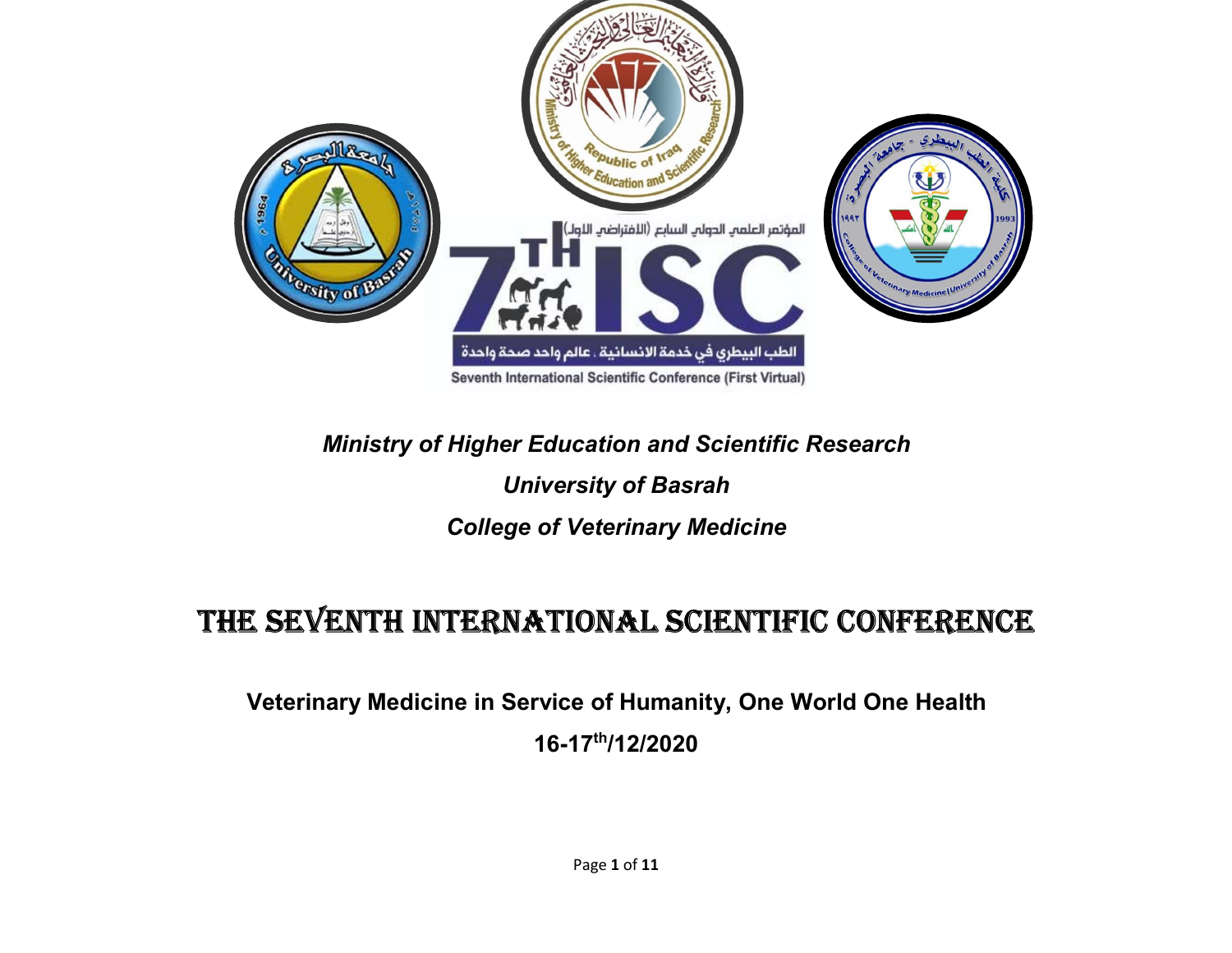#### Wednesday, December 16, 2020: Opening Session

## FCC ID **8** : vetcollege7thmain

#### Head of the session: Dr. Basil Abbas Session Rapporteur: Dr. Hassan M. Al-Tameemi

| <b>Time</b>           | <b>Speaker</b>                                                                              | <b>Title and Affiliation</b>                                                                  | <b>Photo</b> |
|-----------------------|---------------------------------------------------------------------------------------------|-----------------------------------------------------------------------------------------------|--------------|
| $10:00 -$<br>10:10 AM | Official Opening: A welcome to the event & an overview of the<br>platform (Dr. Basil Abbas) | Head of the opening session,<br>College of Veterinary Medicine,<br>University of Basrah /Iraq |              |
| $10:10-$<br>10:15 AM  | Quran                                                                                       |                                                                                               |              |
| $10:15-$<br>10:20 AM  | <b>Iraqi National Anthem</b>                                                                |                                                                                               |              |
| $10:20 -$<br>10:25 AM | Ministry of Higher Education Statement (Dr. Nabeel Kadim Abid<br>Al-Sahib)                  | His excellency, Minister of<br><b>Higher Education and Scientific</b><br>Research/Iraq        |              |
| $10:25 -$<br>10:30 AM | University of Basrah Statement (Dr. Saad Shaheen Hammadi)                                   | The Chancellor of University of<br>Basrah/Iraq                                                |              |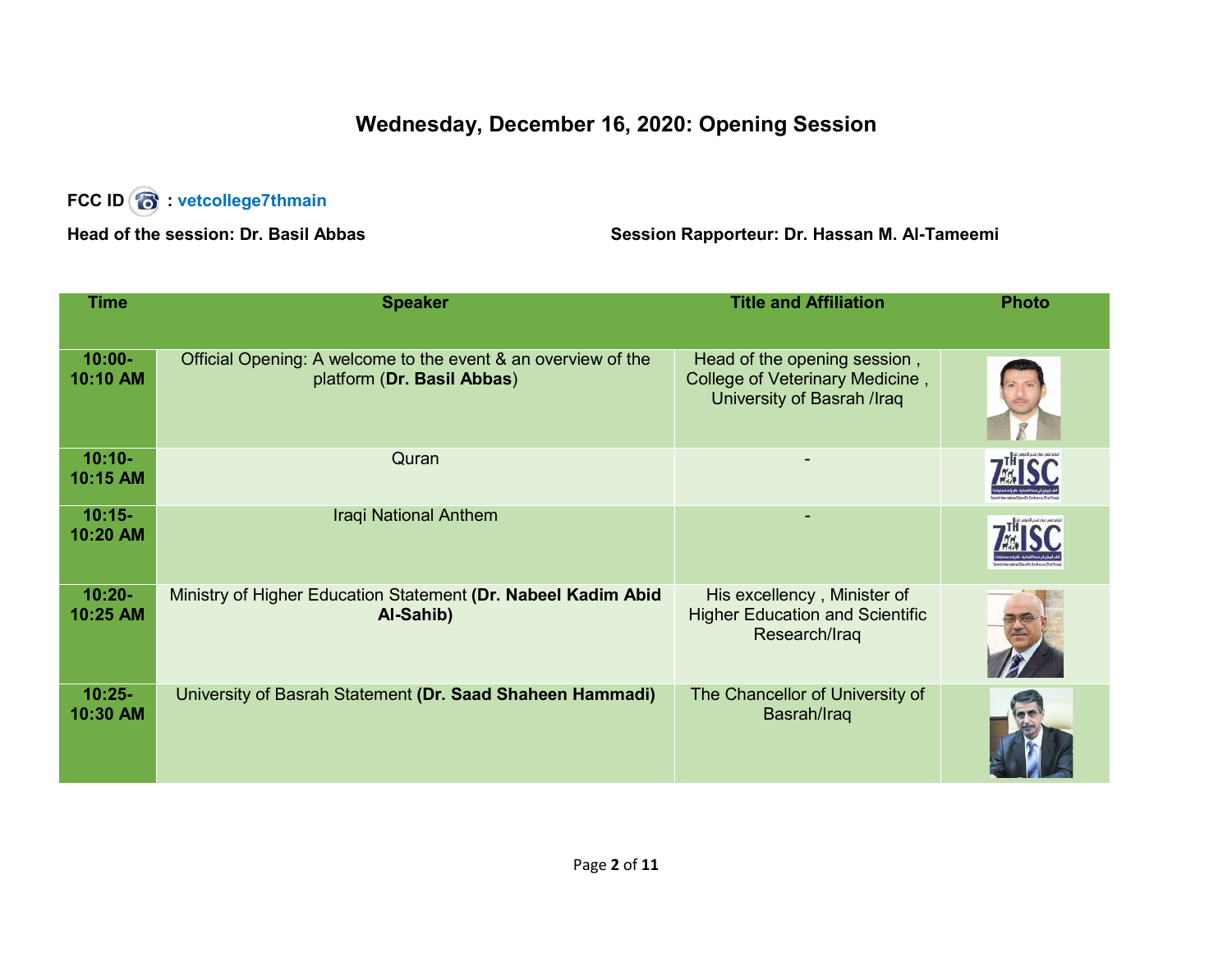| $10:30-$<br>10:35 AM             | Basrah Veterinary College Statement (Dr. Rahman Kadhum<br>Muhsen)                                                                                       | Dean of College of Veterinary<br>Medicine, University of Basrah -<br>President of the conference                                                             |  |
|----------------------------------|---------------------------------------------------------------------------------------------------------------------------------------------------------|--------------------------------------------------------------------------------------------------------------------------------------------------------------|--|
| $10:35-$<br>10:40 AM             | Preparatory Committee Statement (Dr. Hazim Talib Thwiny)                                                                                                | Assistant Dean for Scientific<br>Affairs, College of Veterinary<br>Medicine, University of Basrah<br>-Head of the preparatory<br>committee of the conference |  |
| $10:40-$<br>11:45 AM             | Role of animal agricultural research in the development of<br>productive, profitable and sustainable animal industries. (Dr.<br><b>Rafat Al Jassim)</b> | Queensland Alliance for<br>Agriculture and Food Innovation.<br>The University of Queensland-<br>/Australia                                                   |  |
| $11:45-$<br>AM-1:00<br><b>PM</b> | <b>Break</b>                                                                                                                                            |                                                                                                                                                              |  |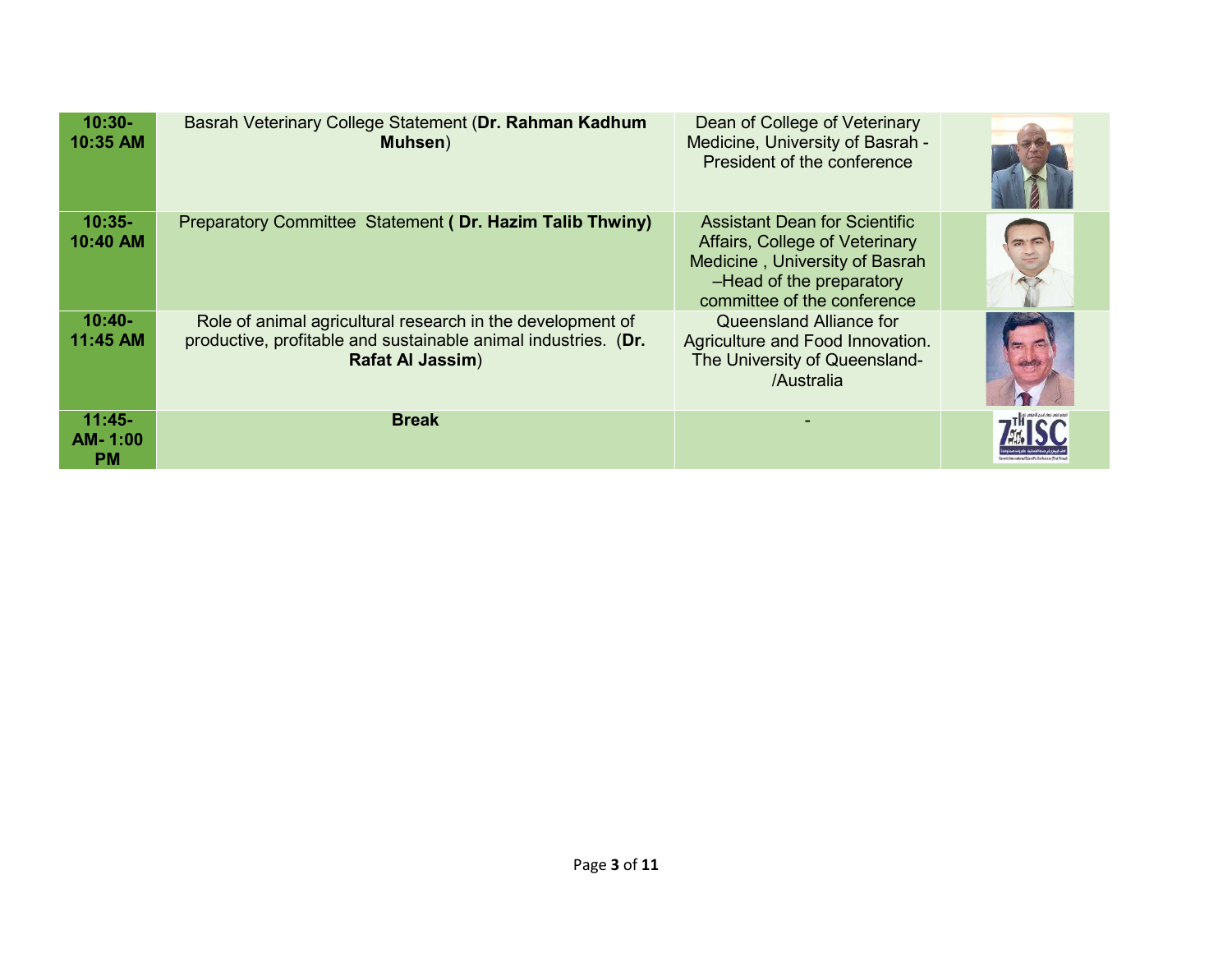#### Wednesday, December 16, 2020: Basic sciences

#### FCC ID **6** : vetcollege7thb

Head of the session: Dr. Jasim Mohammed Ahmed Session Rapporteur: Dr. Firas Ali Hussein

| <b>Time</b>                | Research title (underline the presenting author)                                                                                                                                                                                   | <b>Title and Affiliation</b>                                      | <b>Photo</b> |
|----------------------------|------------------------------------------------------------------------------------------------------------------------------------------------------------------------------------------------------------------------------------|-------------------------------------------------------------------|--------------|
| $1:00-1:15$<br><b>PM</b>   | Effect of adding different concentrations of Coenzyme Q10<br>to the diet in blood biochemical of broiler Ross 308<br>Hassan Jasim Abbas, Nihad Abdul-Lateef Ali                                                                    | College of Agriculture, Al-Qasim<br><b>Green University /Iraq</b> |              |
| $1:15 - 1:30$<br><b>PM</b> | <b>Ameliorative Role Of Schiff-Base Derived From Phenyl</b><br><b>Ethyl Amine Against Sodium Nitrate Toxicity in Laboratory</b><br><b>Male Rats.</b><br>Ibtihal Hassan Hatim, Rashad Fadhil Ghadhban and Wasfi<br>Aboud Al-Masoudi | College of Veterinary Medicine,<br>University of Basrah/Iraq      |              |
| $1:30 - 1:45$<br><b>PM</b> | <b>Effect of Pox Vaccine on Blood Picture in Adult Ewes</b><br>Ibraheem Ahmad Noah and Suha A. Rasheed                                                                                                                             | College of Veterinary Medicine,<br>University of Mosul/Iraq       |              |
| $1:45-2:00$<br><b>PM</b>   | Histological and physiological study of dianabol on<br>thyroid gland of female rats (rattus rattus)<br>Ekhlas Abid Hamza. Salim Salih Ali. Luba Aqeel Jafar. Islam<br><b>Mohammed Jaber</b>                                        | College of Veterinary Medicine,<br>Al-Qasim Green University/Iraq |              |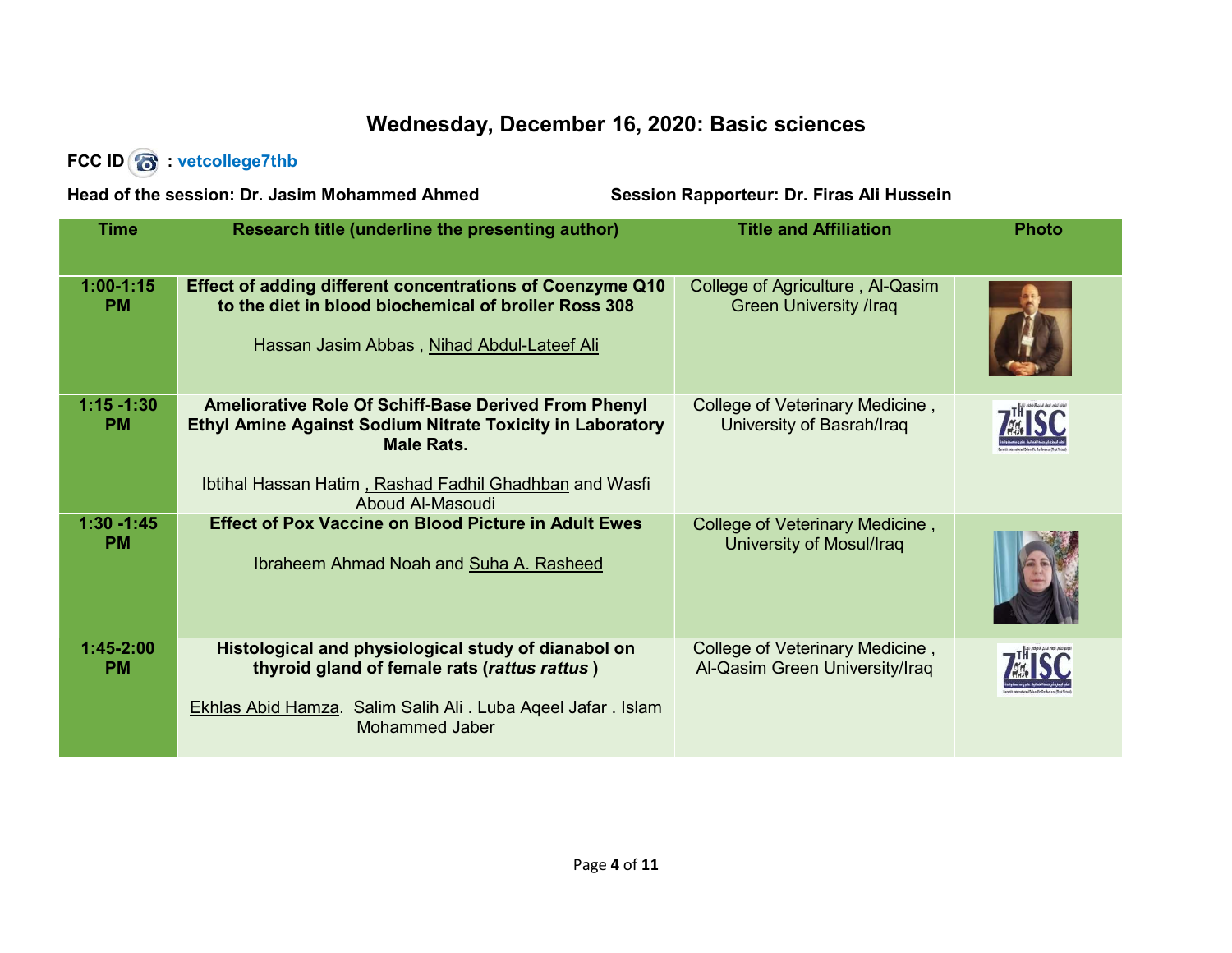| $2:00 - 2:15$<br><b>PM</b> | <b>Gene polymorphisim of Transforming Growth Factor Beta</b><br>1(TGF-β1) in Autism Spectrum Disorder ASD in Basrah<br>Khulood, Abdulrazaq Kaleel and Wijdan, Nazar Ibraheim                                                                                                | College of Medicine, University of<br>Basrah/Iraq                  |  |
|----------------------------|-----------------------------------------------------------------------------------------------------------------------------------------------------------------------------------------------------------------------------------------------------------------------------|--------------------------------------------------------------------|--|
| $2:15 - 2:30$<br><b>PM</b> | Antibacterial efficacy of ethanolic extract of Garlic (Allium<br>sativum) and Sumac (Rhus coriaria) and antibiotic on<br>Salmonella typhimurium isolated from chickens<br>Mahasen A.Khudair, Jenan Nadhim Sadeq and Zahira A. AL-<br><b>Zuhairi</b>                         | College of Veterinary Medicine,<br>University of Al-Qadisiyah/Iraq |  |
| $2:30 - 2:45$<br><b>PM</b> | Cast formation and mammography study of the<br>intraglandular duct system in the lactating udder of adult<br>indigenous cow (Bos taurus)<br>Salah, H. Almaliki & Mahdi, A. Atyia                                                                                            | College of Veterinary Medicine,<br>University of Baghdad/Iraq      |  |
| $2:45-3:00$<br><b>PM</b>   | Effect of sodium fluoride on some physiological<br>parameters<br>and histopathology in adrenal and thyroid glands in adult<br>male rats<br>Marwa Adel Hameed, Khalid Ahmed Hadi, Enaam Anad<br>Gabori, Ahmed Abdalaali Aziz, Wassan Sarhan Obid, Dakheel<br>Hussein Hadree, | College of Veterinary Medicine,<br>University of Tikrit/Iraq       |  |
| $3:00 - 3:15$<br><b>PM</b> | Embryonic and fetal histomorphological differentiation of<br>the ocular structures in sprague dawley rat (Rattus<br>norvegicus)<br>Masarat S.AI mayahi, Azhar Saleem Khalaf, F.J.Al-Saffar                                                                                  | College of Veterinary Medicine,<br>University of Baghdad/Iraq      |  |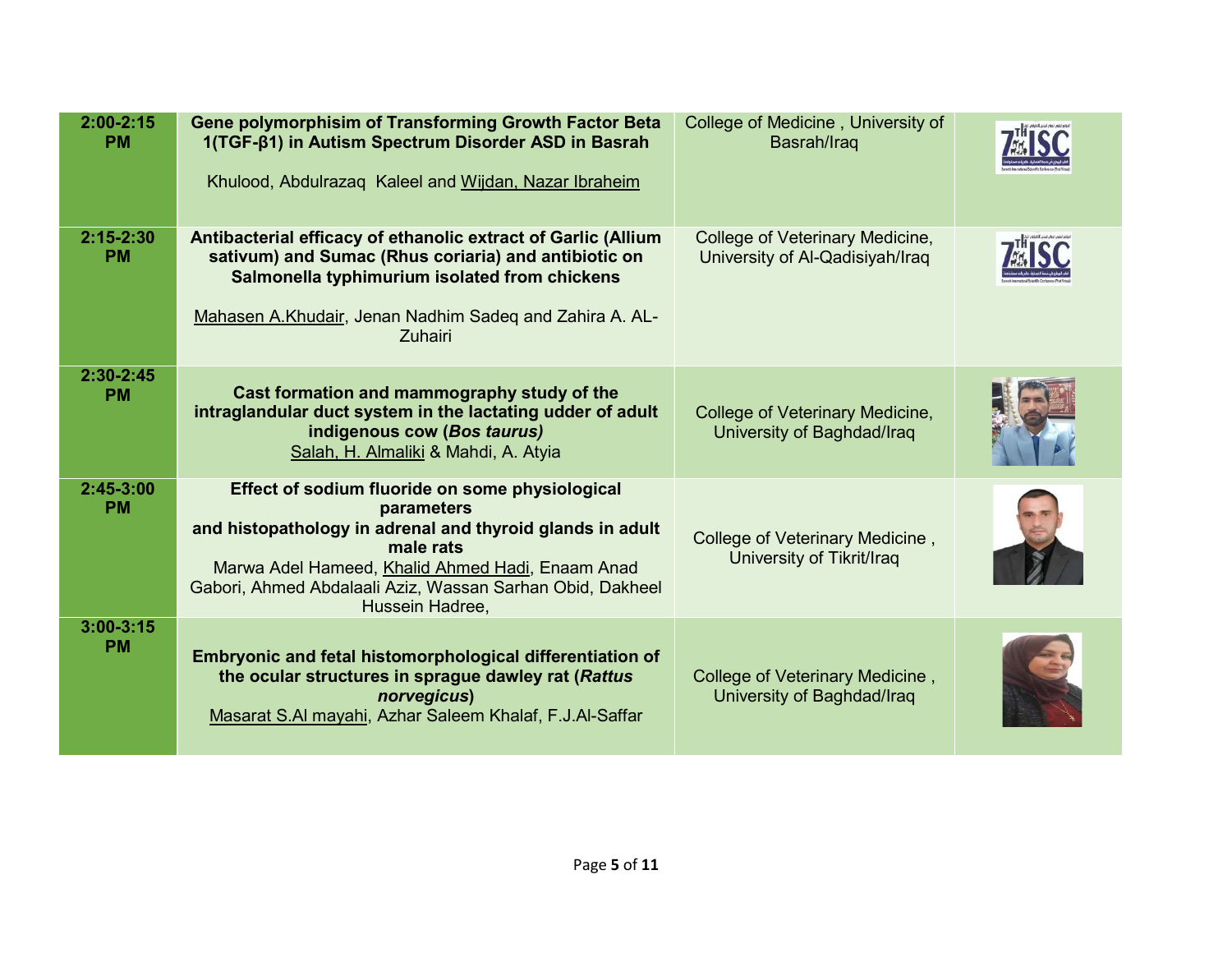| $3:15 - 3:30$ | Synthesis and physiological study of Schiff base derived                       | College of Veterinary Medicine, | <b>7MISC</b>                                        |
|---------------|--------------------------------------------------------------------------------|---------------------------------|-----------------------------------------------------|
| <b>PM</b>     | from sulfanilamide and vaniline                                                | University of Basrah/Iraq       | وحمد فيبتاري في فعمة النصائية، عالم باحد فيجة ولتنت |
|               | Hanadi Abadul Gabar Al-Halfi, Wasfi Aboud Al-Masoudi and<br>Ahlam Ali Alrekabi |                                 |                                                     |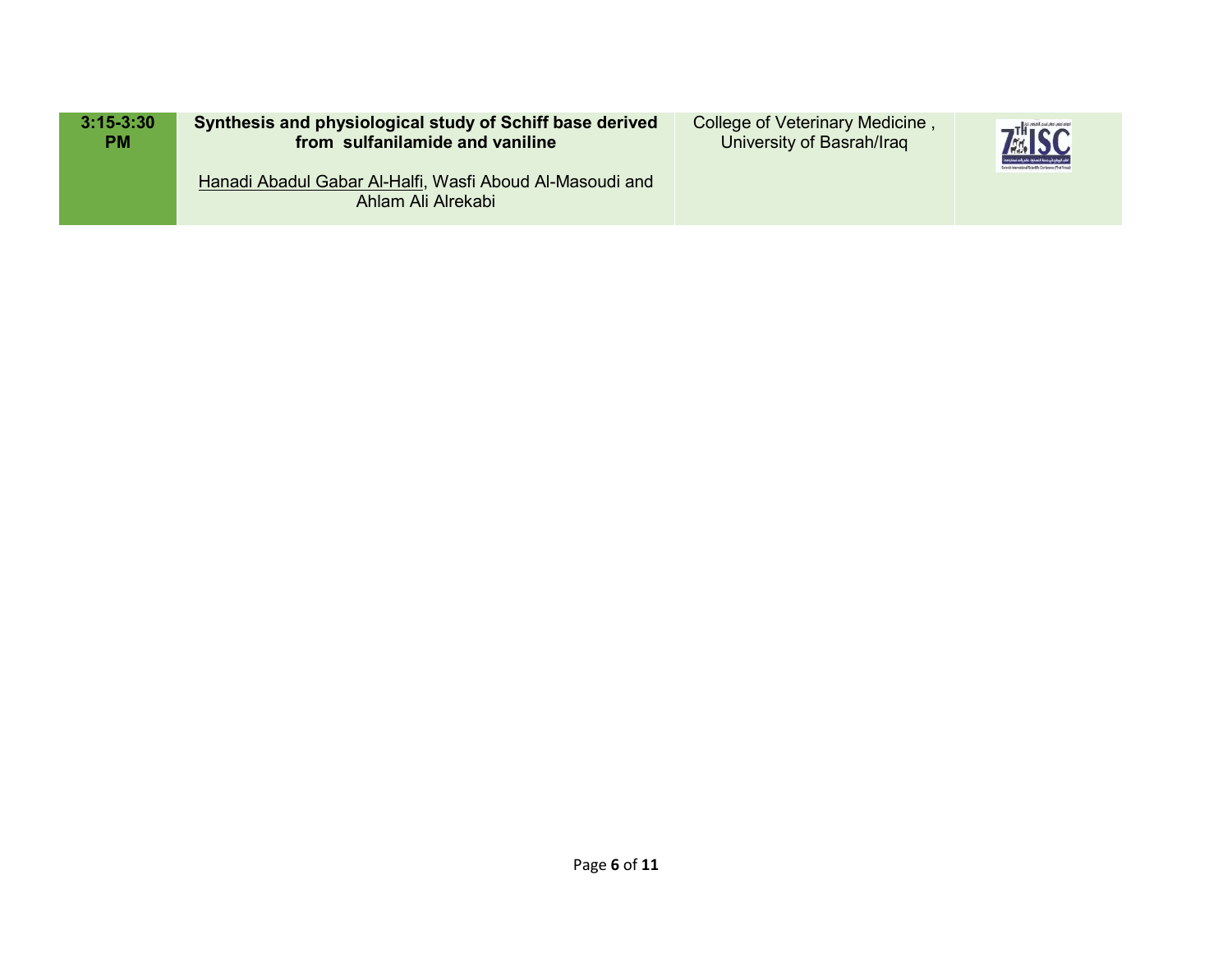#### Wednesday, December 16, 2020: Clinical Sciences

#### FCC ID **6** : vetcollege7thc

Head of the session: Dr. Kamal Al-Deen Muhulhul Al-Saad Session Rapporteur: Dr. Husamaldeen A. Alsalim

| <b>Time</b>                | Research title (underline the presenting author)                                                                                                                                                                                                                                     | <b>Title and Affiliation</b>                                     | <b>Photo</b> |
|----------------------------|--------------------------------------------------------------------------------------------------------------------------------------------------------------------------------------------------------------------------------------------------------------------------------------|------------------------------------------------------------------|--------------|
| $1:00-1:15$<br><b>PM</b>   | Evaluation the sedative and analgesic effect for mixture of<br>tramadol and metoclopramide in sheep<br><b>Munjed Allawi Aljbori</b>                                                                                                                                                  | College of Veterinary Medicine,<br>University of Mosul/Iraq      |              |
| $1:15 - 1:30$<br><b>PM</b> | <b>Effect of Chlorella microalgae and germinated barley</b><br>powder on performance, some health indices, and meat<br>hygiene parameters of common carp (Cyprinus carpio)<br>Nasreen Mohialddin Abdulrahman, Havan Dwud Sleman,<br>Derin Omer Muhammed Ramzi, Hevar Araz Hama-Salih | College of Veterinary Medicine,<br>University of Sulaimani/ Iraq |              |
| $1:30 - 1:45$<br><b>PM</b> | Disinfection of table eggs using lemon juice as a natural<br>biocide<br>Alaa T. Abdulwahid, Hiba A. Nasear, Samar S. Ghazi                                                                                                                                                           | College of Veterinary Medicine,<br>University of Basrah/ Iraq    |              |
| $1:45-2:00$<br><b>PM</b>   | Impact of aqueous extract of rosemary on testicular tissue<br>in male rats with hyperthyroidism<br>Fouad Ziedan Hamzah, Sumayah Faruq Kasim, Sarah Qahtan<br>M. Salih                                                                                                                | College of Veterinary Medicine,<br>University of Kufa / Iraq     |              |
| $2:00 - 2:15$<br><b>PM</b> | Assessment of the milk components of Iraqi dromedary<br>camels<br>Naga S. M. Tamimi and Shaoob N.A. AL-Shihani                                                                                                                                                                       | College of Veterinary Medicine,<br>University of Wasit, /Iraq    |              |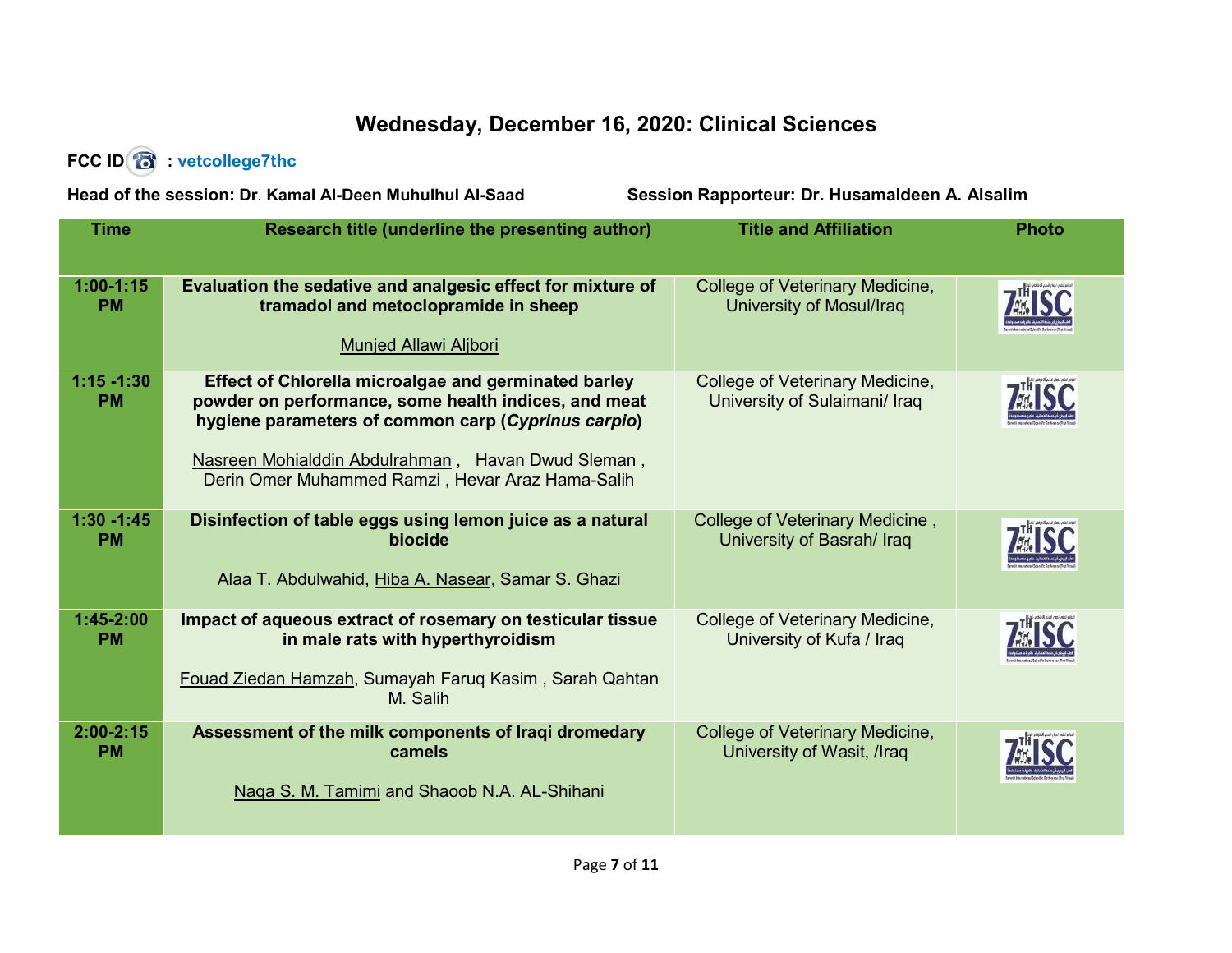| $2:15 - 2:30$<br><b>PM</b> | Effect of raw lentil seed meal in common carp Cyprinus<br>carpio L. diets as an alternative source of fish meal protein<br>Nasreen Mohialddin Abdulrahman, Zaweta Sharif Abdulla                          | College of Veterinary Medicine,<br>University of Sulaimania /Iraq                                                             |  |
|----------------------------|-----------------------------------------------------------------------------------------------------------------------------------------------------------------------------------------------------------|-------------------------------------------------------------------------------------------------------------------------------|--|
| $2:30 - 2:45$<br><b>PM</b> | Survey of fish diseases in Ranya (Raparin Administration)/<br>Sulaimaniya governorate; case study<br>Nasreen MohiAlddin Abdulrahman, Adel Jabbar Hussein,<br>Sulaiman Salah Sulaiman, Brwa Abbdulla Rasul | College of Veterinary Medicine,<br>University of Sulaimania/ Iraq                                                             |  |
| $2:45-3:00$<br><b>PM</b>   | Camel milk lactoferrin; as anti-viral agent against COVID-19<br><b>infections</b><br>Tahereh Mohammadabadi                                                                                                | Animal Science and Food<br><b>Technology, Agricultural Sciences</b><br>and Natural Resources University<br>of Khuzestan/ Iran |  |
| $3:00 - 3:15$<br><b>PM</b> | Questionnaire survey with cattle owners regarding outbreak<br>of lumpy skin disease (Isd) in basrah province, south of Iraq<br>Mohanad Faris Abdulhameed, Moaed Hanoon Sayhood, Tareq<br>Hadi Srayyih     | College of Veterinary Medicine,<br>University of Basrah, Basrah /Iraq                                                         |  |
| $3:15 - 3:30$<br><b>PM</b> | Ultrasonographic Examination of Liver of Cattle in Mosul,<br><b>Iraq</b><br>Osamah Muwaffag Al-Iraqi, Medhat Khalid, Younis Masoud                                                                        | College of Veterinary Medicine,<br>University of Mosul /Iraq.                                                                 |  |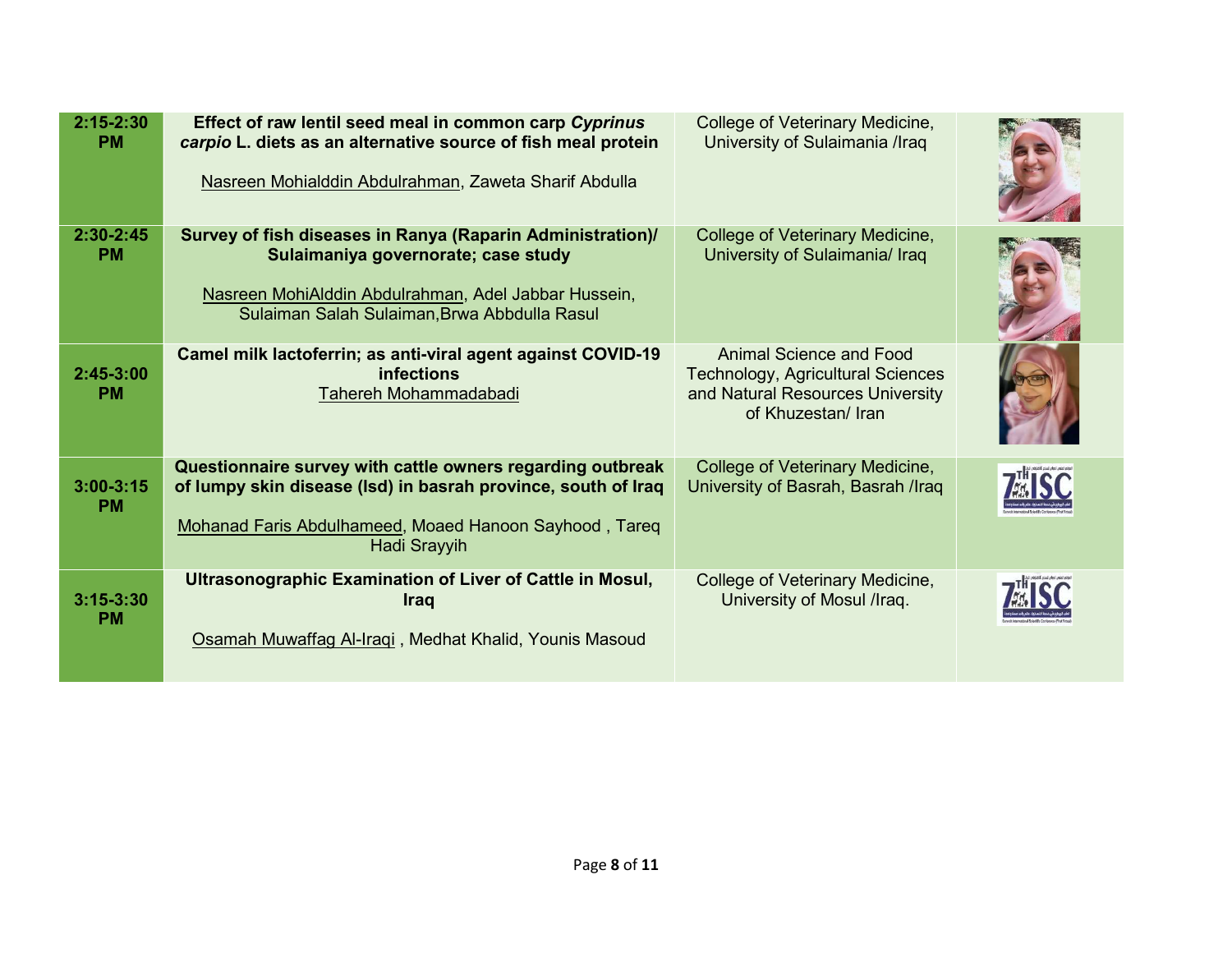### Wednesday, December 16, 2020: Semi Clinical Sciences

#### FCC ID **6** : vetcollege7thsc

| Head of the session: Dr. Ali Al-jedani |                                                                                                                                                                                                                                         | Session Rapporteur: Dr. Jala Al Ahmed                                            |              |
|----------------------------------------|-----------------------------------------------------------------------------------------------------------------------------------------------------------------------------------------------------------------------------------------|----------------------------------------------------------------------------------|--------------|
| <b>Time</b>                            | Research title (underline the presenting author)                                                                                                                                                                                        | <b>Title and Affiliation</b>                                                     | <b>Photo</b> |
|                                        |                                                                                                                                                                                                                                         |                                                                                  |              |
| $1:00-1:15$<br><b>PM</b>               | Differential expression of secreted aspartyl protease (sap8<br>and sap10) genes and comparative pathogenicity of Candida<br>albicans grown in various environmental conditions<br>Inas K. Rahem, Hayder M. Samaka, Hutheyfa A. Al Salih | College of Veterinary Medicine,<br>University of Kufa / Iraq                     |              |
| $1:15 - 1:30$<br><b>PM</b>             | <b>Chloroquine and Hydroxychloroquine are Available</b><br><b>Treatment Options to Fight with COVID-19</b><br>Shadia S. Alhamd, Manal I. khaleel                                                                                        | <b>College of Education for Pure</b><br>Sciences, University of Basrah,<br>/Iraq |              |
| $1:30 - 1:45$<br><b>PM</b>             | Assessment of immunity induced by Newcastle disease<br>virus vaccines and determine the best vaccination program<br>in broiler chicken<br>Douaa Y. Talib, Hazim T. Thwiny                                                               | <b>College of Agriculture, University</b><br>of Sumer, Thi Qar/ Iraq             |              |
| $1:45-2:00$<br><b>PM</b>               | <b>Evaluation of Antibacterial of Zinc Oxide Nanoparticles, Aloe</b><br>Vera gel against MRSA skin injury<br>Mais E. Ahmed, Ahmed Q Al-Awadi                                                                                            | College of Science, University of<br>Baghdad/Iraq                                |              |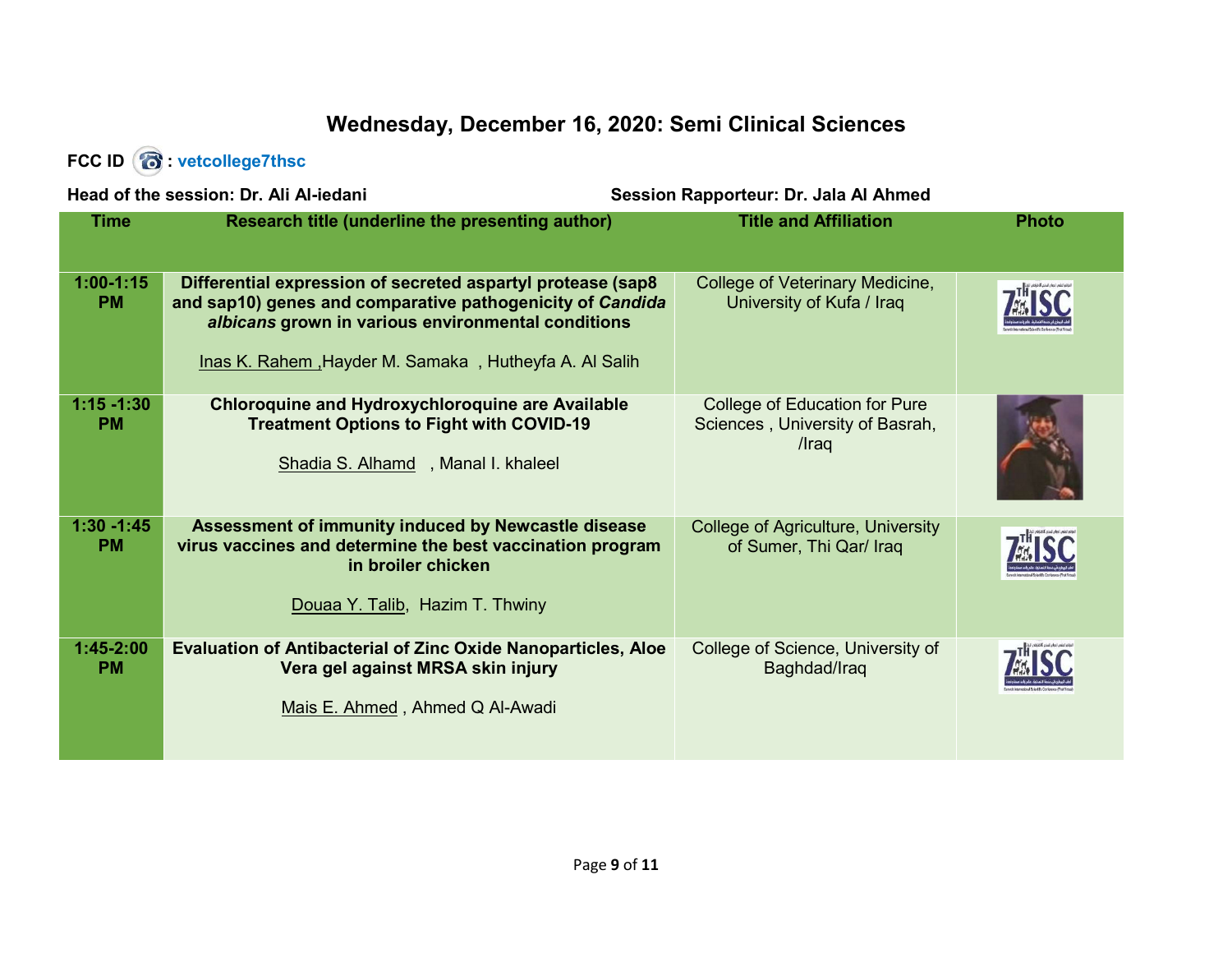| $2:00 - 2:15$<br><b>PM</b> | Camel Milk; an adjunctive super food for diabetes case<br>Tahereh Mohammadabadi                                                                                                                                                              | <b>Faculty of Animal Science and</b><br>Food Technology, Agricultural<br><b>Sciences and Natural Resources</b><br>University of Khuzestan/Iran |  |
|----------------------------|----------------------------------------------------------------------------------------------------------------------------------------------------------------------------------------------------------------------------------------------|------------------------------------------------------------------------------------------------------------------------------------------------|--|
| $2:15 - 2:30$<br><b>PM</b> | Molecular and serological identification of newcastle<br>disease virus propagated in embryonated chicken eggs<br>Firas T. Mansour Al-Mubarak ; Ammal F. Ghanim; Hazim T.<br>Thwiny; Ibraheem K. Younus                                       | Kut Technical Institute, Middle<br>Technical University, Wasit / Iraq                                                                          |  |
| $2:30-2:45$<br><b>PM</b>   | Antibacterial activity of Laurus nobilus extract<br>against Pseudomonas aeruginosa isolated from wounds in<br>sheep after false wool shearin<br>Nawres N. Jaber, Nada S. Hadi, Moaed H. Sayhood                                              | College of Veterinary Medicine,<br>University of Basrah/Iraq                                                                                   |  |
| $2:45-3:00$<br><b>PM</b>   | Molecular detection of Toxoplasma gondii in chicken lice<br>(Menacanthus stramineus)<br>Sura E. Ahmed, Nadia K. Thamar, Rasha M. Othman                                                                                                      | College of Veterinary Medicine,<br>University of Basrah /Iraq.                                                                                 |  |
| $3:00-3:15$<br><b>PM</b>   | Anti-pathogenic Candida Spp Activity Determination via<br><b>Lactobacillus Spp Isolation and Identifications Using</b><br><b>Conventional and Molecular Methods</b><br>Hawraa F. H. AL-abedi, Azhar A.F.AL-Attragch and Bassam<br>Y.Khudaier | College of Veterinary Medicine,<br>University of Basrah/ Iraq.                                                                                 |  |
| $3:15 - 3:30$<br><b>PM</b> | Diagnostic study of hemoplasmosis in cats in Basrah city-<br><b>Iraq</b><br>Sajjad Laftah Jabbar and Mohammed A.Y. Al. Amery                                                                                                                 | College of Veterinary Medicine,<br>University of Basrah/Iraq                                                                                   |  |